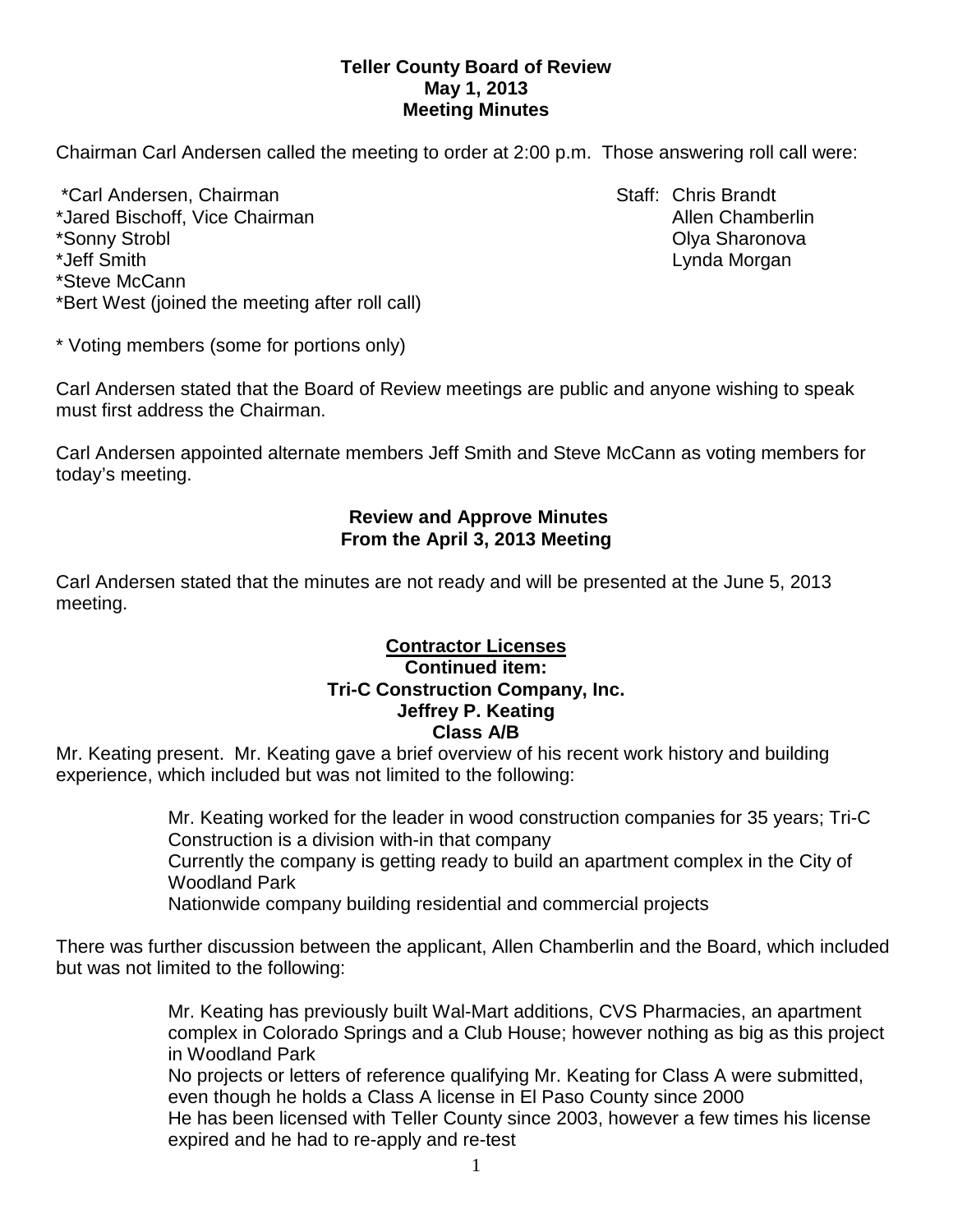Chris Brandt indicated everything was in order with the State.

Carl Andersen opened this matter up for public comment. No public comment. Close public comment.

There was further discussion between the applicant, Allen Chamberlin and the Board, which included but was not limited to the following:

> Mr. Keating did not provide sufficient references in order for the Board to grant a Class A license, so Board asked for two more reference letters showing Class A work, the applicant agreed

Mr. Keating changed his mind and agreed to lesser class of license, and changed his application to reflect a request for a Class B License

Sonny Strobl moved to grant the Tri-C Construction Company, Inc., with Jeffrey P. Keating as the examinee, a Class B license. Jeff Smith seconded. Roll call vote and all said yes. The motion carries.

Bert West joined the meeting at 2:12pm. Carl Andersen acknowledged Bert West as present, and as a voting member. Steve McCann remained as a nonvoting member for the rest of the meeting.

#### **Victory Construction and Refrigeration, Inc. Jim Elmore Class B**

Mr. Elmore present. Mr. Elmore gave a brief overview of his recent work history and building a experience, which included but was not limited to the following:

> Mr. Elmore specializes in the construction of supermarkets/grocery stores such as King Soopers and City Markets

> He has been contracted to do a City Market bathroom remodel in the City of Woodland Park

> He mostly works with Architectural firm NAOS that designs all of the King Soopers/City Market plans

He has started his own company and now supervises 35 employees

Chris Brandt indicated everything was in order with the State.

Carl Andersen opened this matter up for public comment. No public comment. Close public comment.

Jeff Smith moved to grant the Victory Construction and Refrigeration, Inc., with Jim Elmore as the examinee, a Class B license. Sonny Strobl seconded. Roll call vote and all said yes. The motion carries.

# **Swaney Construction, Inc. Steve Swaney**

## **Class C**

Mr. Swaney present. Mr. Swaney gave a brief overview of his recent work history and building experience, which included but was not limited to the following:

> Mr. Swaney has been a resident of Teller County for over 12 years, he has built his own residence here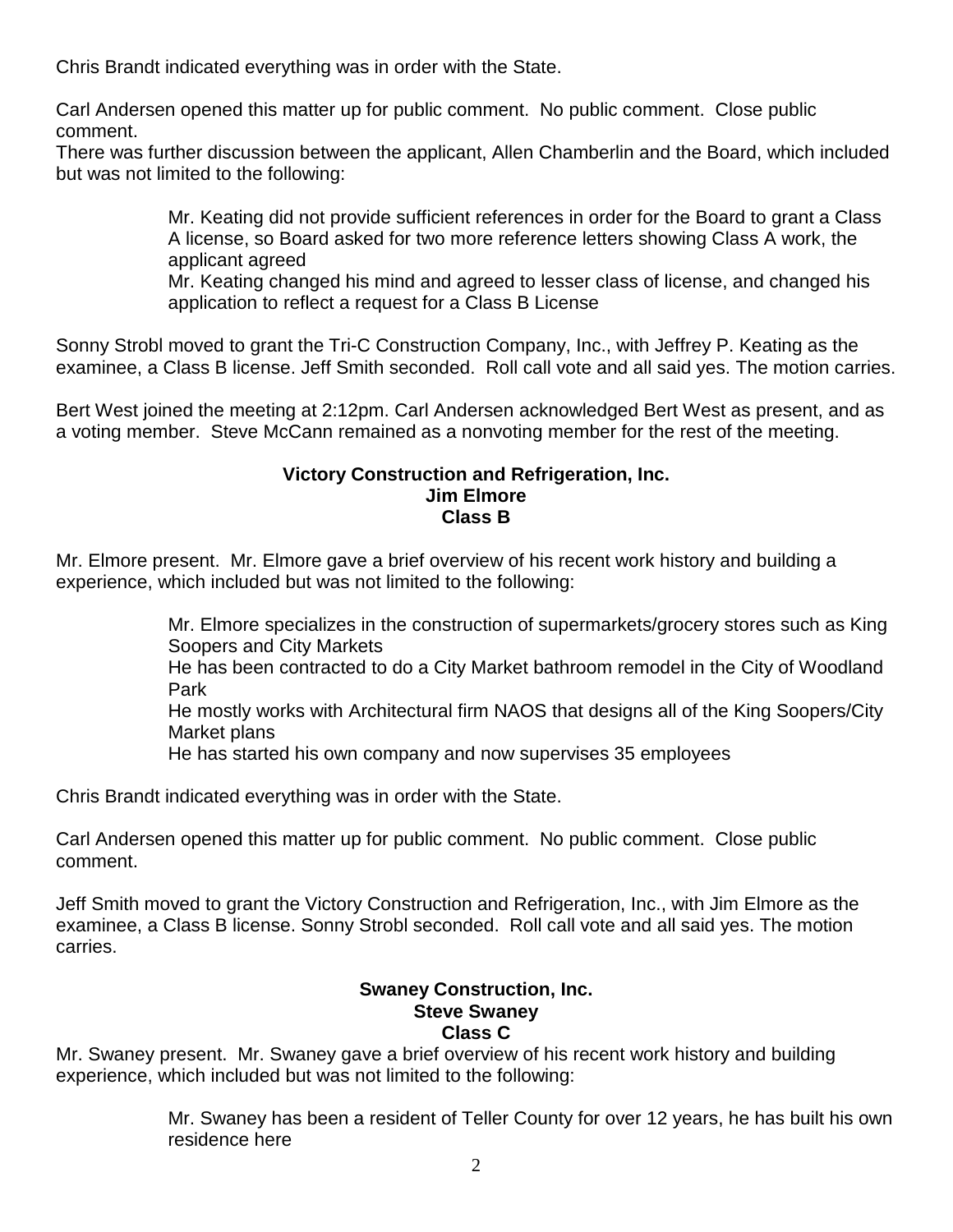Worked in a lumber yard for over 20 years in Colorado Springs When he came to Teller County he partnered up with Christensen Quality Construction and built 6 homes in the period of 2.5 years, partner ran the Pagosa Springs Division and Mr. Swaney ran the Teller County division Dissolved the partnership during the Hayman Fire and started his own company. He did remodels, fixer uppers, worked with homeowner/builders on their homes and did foundation work with George Asbury Mr. Swaney does his own framing

Carl Andersen opened this matter up for public comment. No public comment. Close public comment.

Jared Bischoff moved to grant the Swaney Construction, Inc., with Steve Swaney as the examinee, a Class C license. Jeff Smith seconded. Roll call vote and all said yes. The motion carries.

#### **New Creation Construction, Inc. Ryan Whitten Class C-1**

Mr. Whitten present. Mr. Whitten gave a brief overview of his recent work history and building experience, which included but was not limited to the following:

> Mr. Whitten currently holds two Class D licenses in Teller County and would like to upgrade to Class C-1 License so he can be a general contractor on the projects Mr. Whitten has been in business for over 12 years, he specializes in outdoor living area and enclosed decks, and he has also built his own house

Mr. Whitten works closely with Mat McCracken. They supervise the project from start to finish

Mr. Whitten holds a Class C Limited License in Colorado Springs, and last year the company built over 50 projects in El Paso County

Chris Brandt indicated everything was in order with the State.

Carl Andersen opened this matter up for public comment. No public comment. Close public comment.

Bert West moved to grant the New Creation Construction, Inc., with Ryan Whitten as the examinee, a Class C-1 license. Jared Bischoff seconded. Roll call vote and all said yes. The motion carries.

## **Board Discussion**

# **A. Discuss the upcoming adoption of the 2009 International Codes.**

There was discussion between the Board members, the Staff, HBA, and the Building Department Inspectors which included but was not limited to the following:

Allen Chamberlin presented the staff report and discussion occurred including but not limited to the following items:

Page 2-62 days Page 3-Soils report one year Page 4-Owner vs. agent Page 5-Residensial Construction Consulting